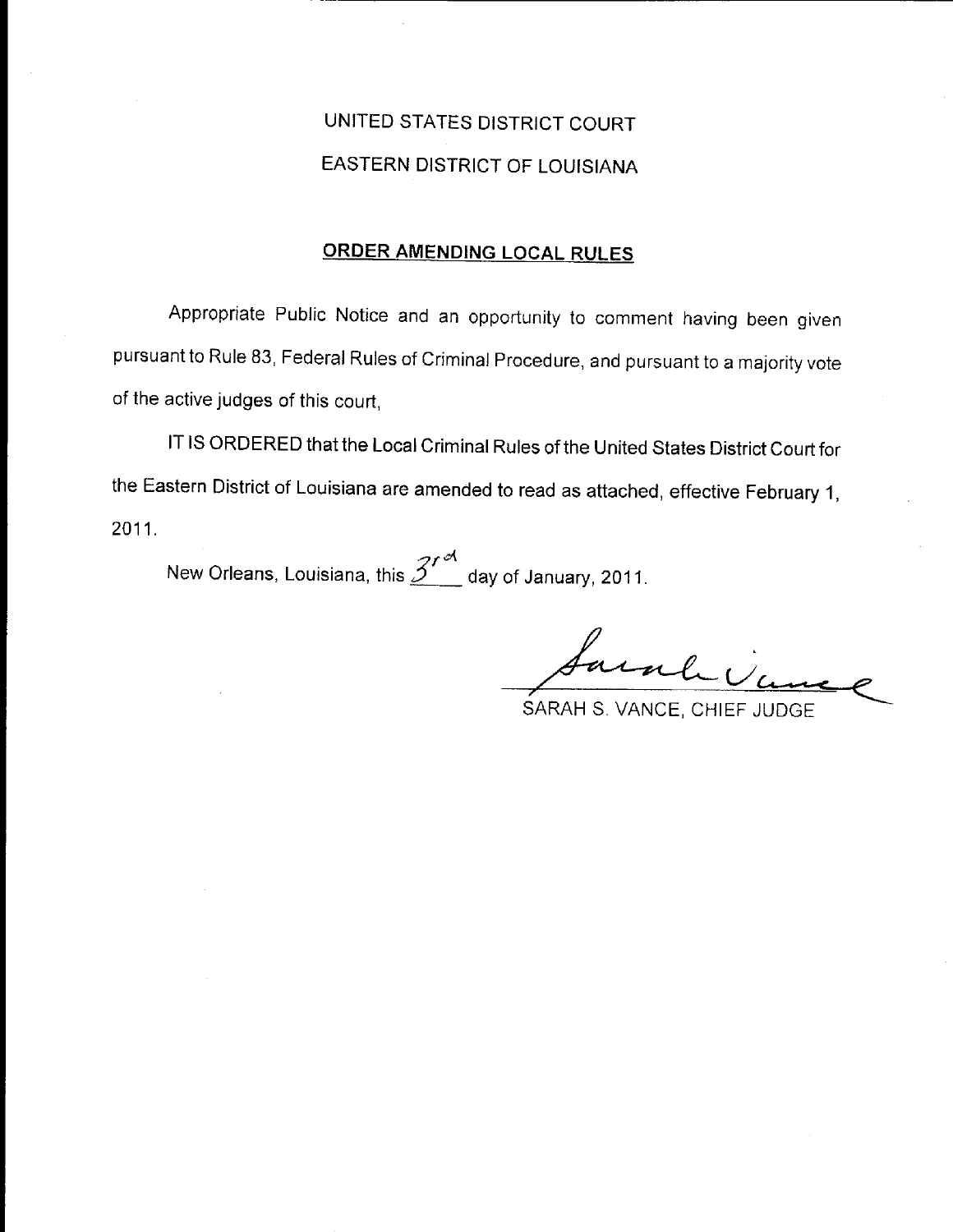# **LOCAL CRIMINAL RULES OF THE UNITED STATES DISTRICT COURT FOR THE EASTERN DISTRICT OF LOUISIANA**

EFFECTIVE February 1, 2011

# **PREAMBLE**

The Local Criminal Rules may be cited as "LCrR  $\ldots$ ".

# **LOCAL CRIMINAL RULE 5 - INITIAL APPEARANCE BEFORE THE MAGISTRATE JUDGE**

**LCrR5.1 Allotment of Cases and Additional Duties** 

**LCrR5.2 Assignment of Matters to the Magistrate Judge**

# **LCrR5.1 Allotment of Cases and Additional Duties**

Unless the court orders otherwise, criminal cases will be allotted to the magistrate judges in the same manner as cases are allotted to the judges.

- A. All proceedings including trial and imposition of sentence in petty offense and other misdemeanor cases, subject to the limitations of *18 USC 3401*;
- B. Arraignments and all other non-dispositive proceedings in other criminal cases that may under these rules be conducted by the magistrate judges, including without limitation, simplified motion hearings, motions related to deposition, discovery, inspection, subpoenas, bills of particular and mental or other examinations, but excluding motions to suppress, motions for trial continuances and motions for withdrawal or substitution of counsel;
- C. All proceedings a magistrate judge is authorized to conduct by Rules 3, 4, 5, 5.1, 40(b), and 41, Federal Rules of Criminal Procedure;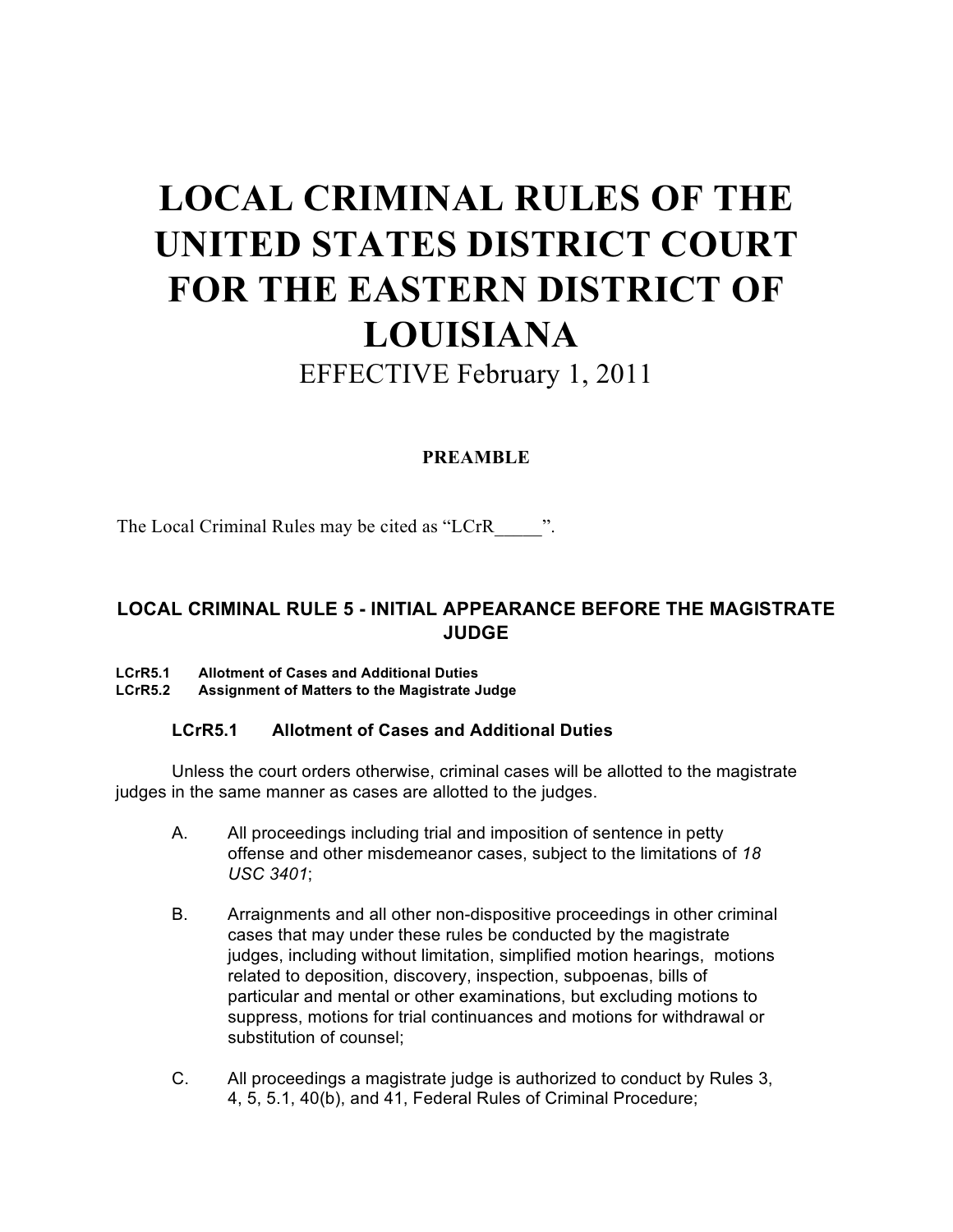- D. Proceedings to order release or detention of arrested persons pursuant to *18 USC 3141 et seq.*;
- E. Receiving return of indictments by the grand jury and issuance of bench warrants for defendants named in the indictment, when necessary.
- F. Conduct extradition proceedings pursuant to 18 USC 3184;
- G. Upon referral by a district judge, conduct pre-trial and scheduling conferences, and enter scheduling orders.
- H. Hear motions, enter orders, conduct hearings, and make findings of fact and recommendations to the court on mental competency matters as provided in 18 USC 4244.

Nothing in these rules shall preclude a judge from withdrawing the reference of any

matter. [Amended February 1, 2011]

# **LCrR5.2 Assignment of Matters to the Magistrate Judge**

A magistrate judge will be designated as the criminal magistrate judge. All magistrate

judges shall perform criminal duty responsibilities on a rotating basis after regular business

hours, on weekends, and as the court specifies. The criminal magistrate judge shall:

- 1. Conduct preliminary proceedings in criminal cases, pursuant to Rules 3, 4, 5, 5.1, 40 and 41 of the Federal Rules of Criminal Procedure;
- 2. Receive returns of the Grand Jury;
- 3. Set conditions of bail and order release or detention of arrested persons in accordance with *18 USC 3141*, except that the magistrate judge who initially sets the conditions of release shall also conduct all subsequent proceedings related to detention or release of the defendant;
- 4. Conduct the arraignment in criminal cases;
- 5. Conduct proceedings in petty offense cases brought pursuant to the Migratory Bird Treaty Act and under the Central Violations Bureau.

# **LOCAL CRIMINAL RULE 6 - Grand Jury**

**LCrR6.1 - Unauthorized Presence When Grand Jury Is in Session**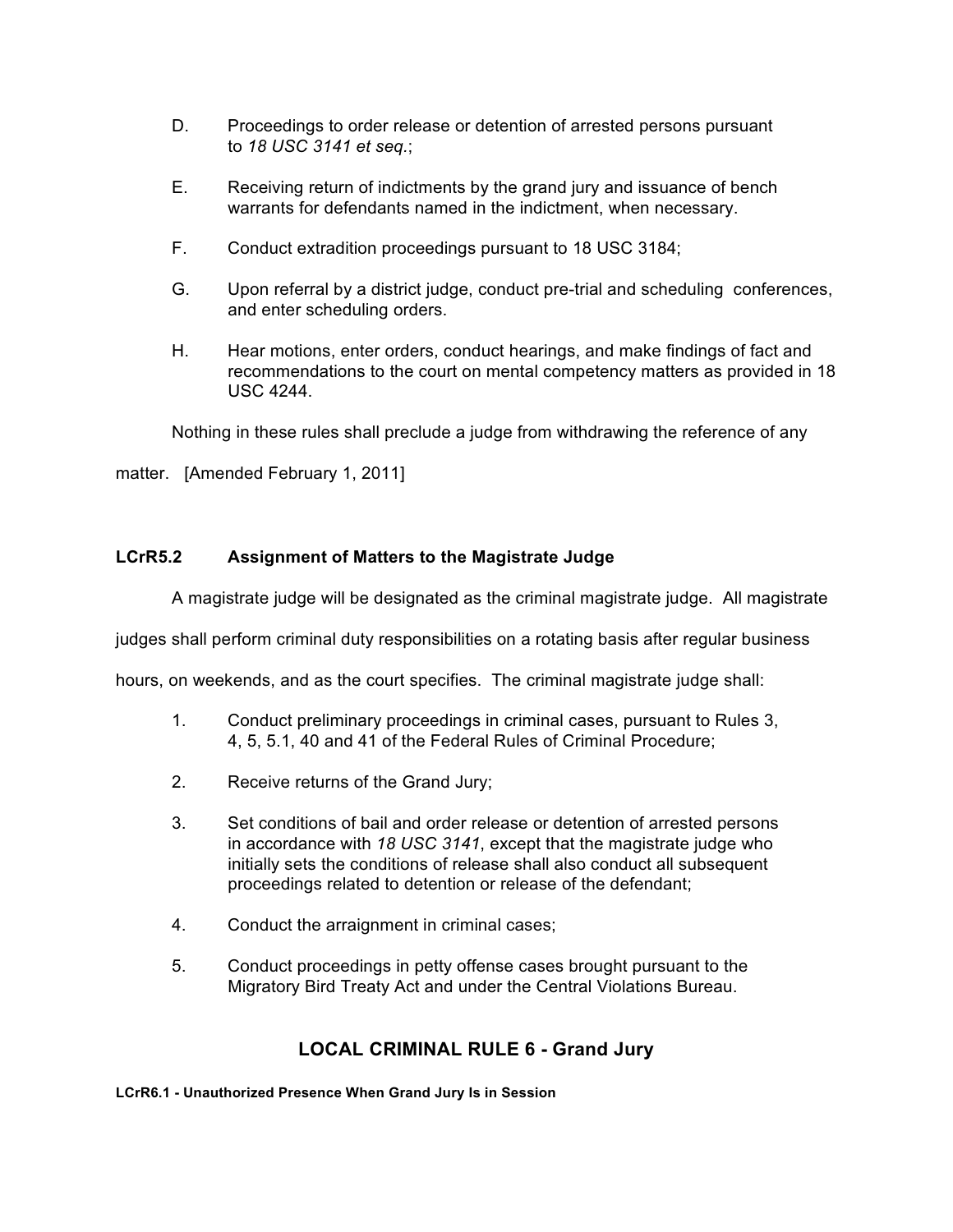#### **LCrR6.2 - Interviewing Witnesses Before Grand Jury**

#### **LCrR6.1 - Unauthorized Presence When Grand Jury Is in Session**

No person shall introduce or possess any type of camera, recording equipment or other type of electric or electronic device in the grand jury room or in the hall adjacent to the grand jury space while, or immediately before or after, the grand jury is in session.

No person, except grand jurors, witnesses, government attorneys, agents or employees, court personnel concerned with any grand jury proceeding, private attorneys whose clients have been called to appear as witnesses at a grand jury session then in progress or about to commence, and others specifically authorized, shall remain in the hall adjacent to the grand jury space beyond the entrance door.

#### **LCrR6.2 - Interviewing Witnesses Before Grand Jury**

Questioning, interviewing or interfering with any person who may testify or who has testified before any grand jury within the premises is prohibited. [Adopted February 1, 2011]

# **LOCAL CRIMINAL RULE 12 - PRETRIAL MOTIONS**

#### **LCrR12 Pretrial Motions**

Pretrial motions relative to discovery shall be filed within the time set by the magistrate judge, and shall be noticed for hearing on the motion day following the expiration of 15 days. The government shall file its response no later than eight calendar days before the scheduled hearing date.

These discovery motions shall be accompanied by a certificate of counsel for the moving party stating that counsel have conferred in person or by telephone for the purpose of amicably resolving the issues and stating that they are unable to agree or stating that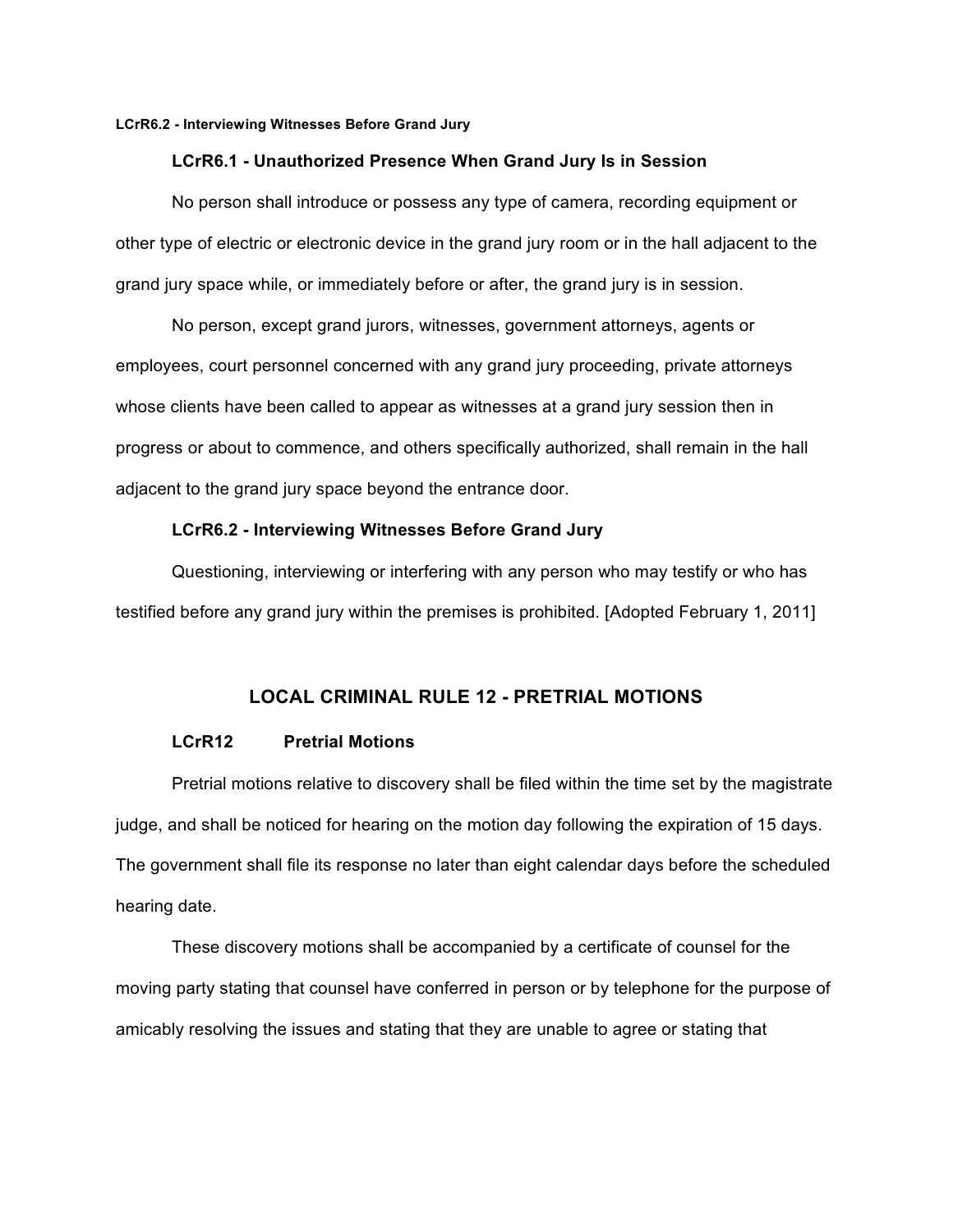opposing counsel has refused to so confer after reasonable notice. Counsel for the moving party shall arrange the conference. [Adopted March 26, 2001]

# **LOCAL CRIMINAL RULE 17 - MATERIAL WITNESSES**

#### **LCrR17 Absence of Material Witness**

Every motion for a continuance based upon absence of a material witness must be accompanied by the affidavit of the moving party or attorney, setting forth the efforts made to procure attendance and the facts expected to be proved by the witness. If the opposite party admits that the witness, if called, would testify as set forth in the affidavit, the court may, in its discretion, deny the motion. The court may dispense with a statement of the facts to be proved. If the proposed testimony is not set forth, or in any other case, the court may hold a hearing on the matter and take such action with respect to the motion as justice requires. [Adopted February 1, 2011]

# **LOCAL CRIMINAL RULE 23 - TRIAL BY JURY OR BY THE COURT**

#### **LCrR23.1 Trial by Jury**

Trial by jury in criminal cases shall be limited to those cases in which a crime is charged for which the maximum possible penalty exceeds imprisonment for a period of six months or a fine of \$500, or both.

# **LOCAL CRIMINAL RULE 32 - SENTENCE AND JUDGMENT**

**LCrR32.1 Sentencing LCrR32.1.1 Submission of Motions or Letters Requesting Departure from Sentencing Guidelines Submission of Other Motions or Documents Connected with Sentencing** 

**LCrR32.1 Sentencing**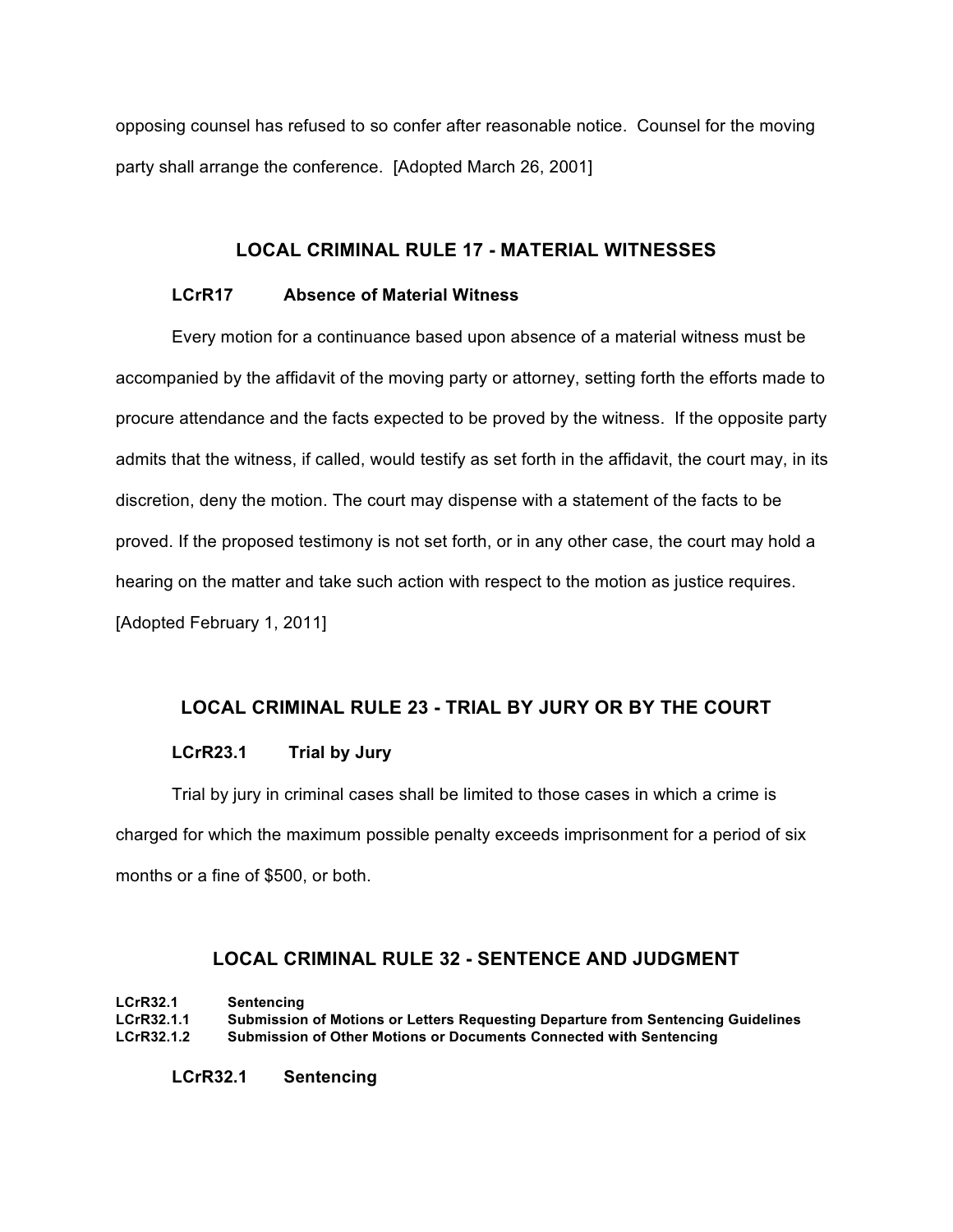A. In accordance with the provisions of Federal Rule of Criminal Procedure 32, when a presentence investigation is ordered, defendant's counsel, upon request, is entitled to notice and a reasonable opportunity to attend any interview of the defendant by a probation officer in the course of a presentence investigation.

B. Not less than 35 days prior to the date set for sentencing, unless the defendant waives this minimum period, the probation officer shall disclose the presentence investigation report to the defendant, counsel for the defendant and the Government. Within 14 days thereafter, counsel shall communicate in writing to the probation officer and each other any objections they may have as to any material information, sentencing classifications, sentencing guideline ranges, and policy statements contained in or omitted from the report.

C. After receiving counsel's objections, the probation officer shall conduct any further investigation and make any revision to the presentence report that may be necessary. The officer may require counsel for both parties to meet with the officer to discuss unresolved factual and legal issues.

D. Not later than seven days prior to the date of the sentencing hearing, the probation officer shall submit the presentence report to the sentencing judge. The report shall be accompanied by an addendum setting forth any objections counsel may have made that have not been resolved, together with the officer's comments thereon. At the same time, the probation officer must furnish the revisions of the presentence report and the addendum to the defendant, the defendant's counsel, and the attorney for the Government.

E. Except with regard to any objection made under subdivision B that has not been resolved, the report of the presentence investigation may be accepted by the court as accurate. The court, however, for good cause shown, may allow a new objection to be raised at any time before the imposition of sentence. In resolving disputed issues of fact, the court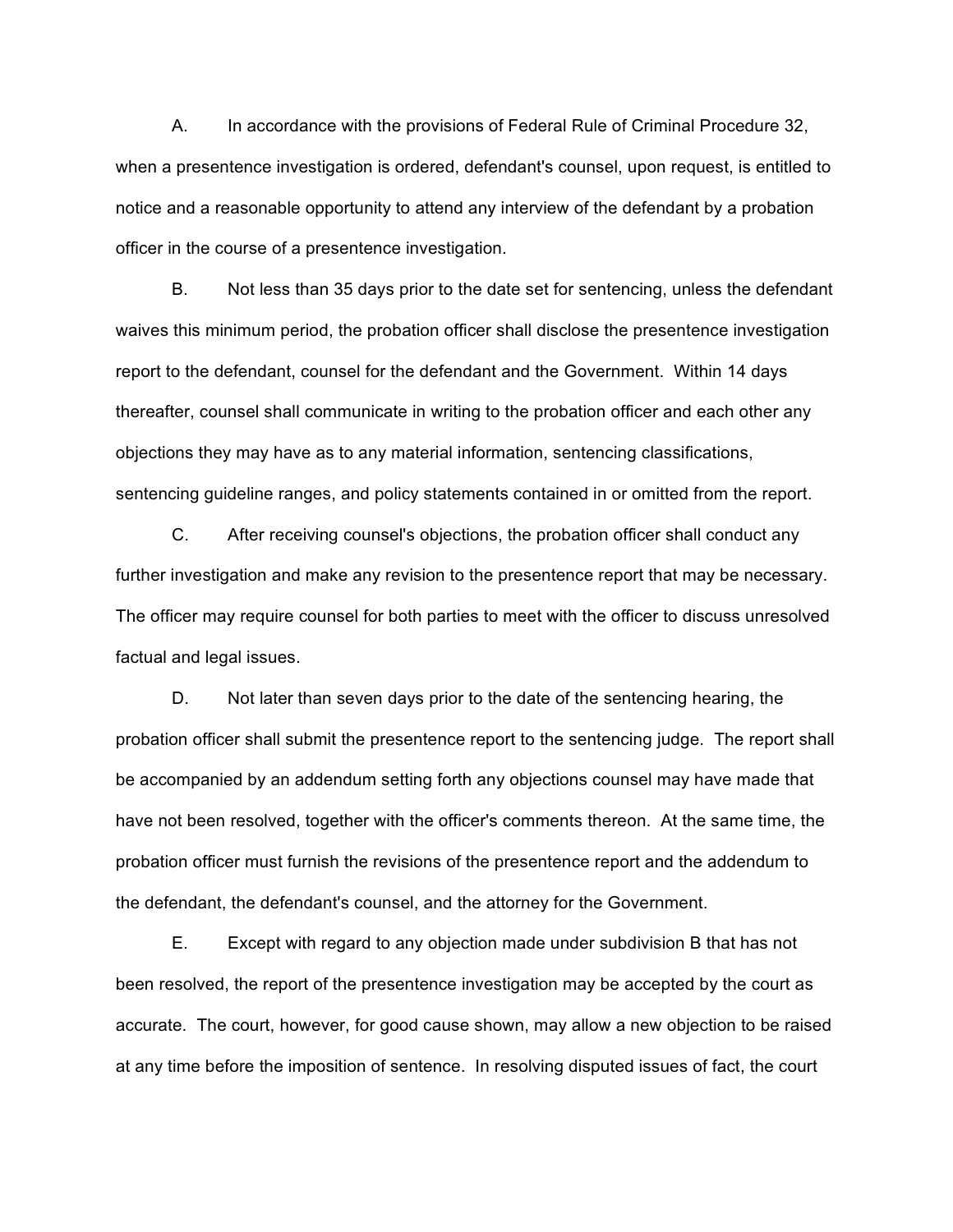may consider any reliable information presented by the probation officer, the defendant, or the Government.

F. The times set forth in this rule may be modified by the court for good cause shown, except that the 14 day period set forth in subdivision B may be diminished only with the consent of the defendant.

G. Nothing in this rule requires the disclosure of any portions of the presentence report that are not disclosable under Rule 32 of the Federal Rules of Criminal Procedure. As permitted by Rule 32, the probation officer's recommendation on the sentence shall not be disclosed.

H. The presentence report shall be deemed to have been disclosed:

- 1. when a copy of the report is physically delivered,
- 2. one day after the report's availability for inspection is orally communicated, or
- 3. three days after a copy of the report or notice of its availability is mailed.

[Amended June 28, 2002]

# **LCrR32.1.1 Submission of Motions or Letters Requesting Departure from Sentencing Guidelines**

Any motion or letter requesting a departure from the Sentencing Guidelines must be delivered to the sentencing judge's chambers by no later than 4:30 p.m. on the third working day prior to the date of the sentencing hearing (*i.e.*, if the sentencing hearing is set for Wednesday, the request must be delivered by 4:30 p.m. on Friday; if the sentencing hearing is set for Thursday, it must be delivered by 4:30 p.m. on Monday). Any motions or letters requesting a departure from the Sentencing Guidelines not timely submitted shall be deemed waived unless good cause is shown.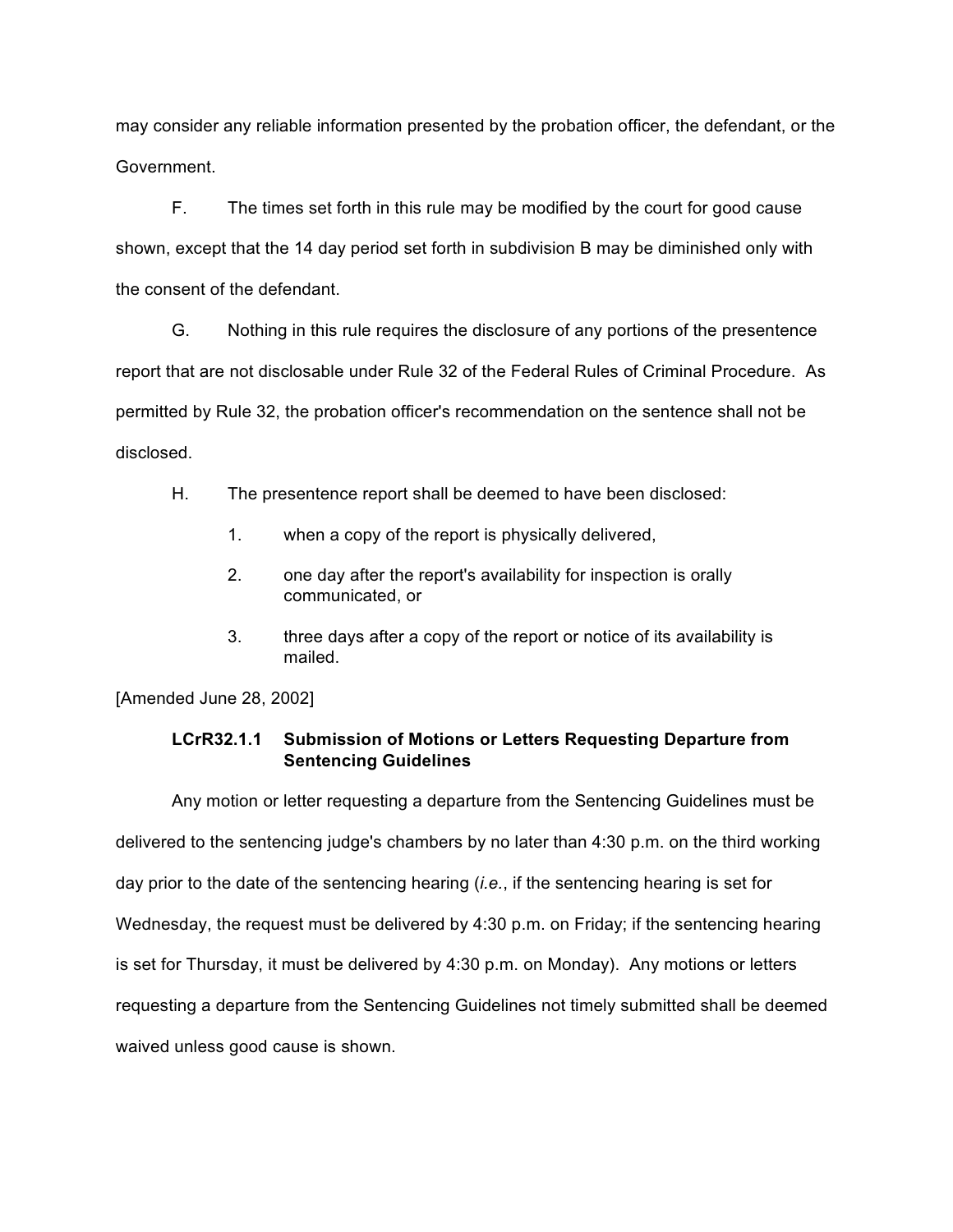# **LCrR32.1.2 Submission of Other Motions or Documents Connected with Sentencing**

All submissions, other than those referred to in LCrR32.1.1E, must be filed no later than five working days before sentencing and all responses must be filed no later than three working days before sentencing. [Adopted March 26, 2001]

#### **LOCAL CRIMINAL RULE 43 - BUILDING SECURITY**

#### **LCrR43 - Search of Persons**

Security personnel may search the person of anyone entering the premises or any space in it. Anyone who refuses to permit such a search shall be denied entry.

Any defendant in a criminal case whose appearance is required who refuses to permit such a search will be denied entry and security personnel must immediately notify the judge before whom the appearance is required. The judge may take the appropriate action, including, but not limited to, detention and search, and ordering revocation of bond, if the defendant is on bond.[Adopted February 1, 2011]

#### **LOCAL CRIMINAL RULE 44 - APPEARANCES BY LAW STUDENTS**

# **LCrR44 - Appearances by Law Students**

Subject to the rules for appearances by law students in LR 83, limited appearances by law students, if the person on whose behalf he or she is appearing has consented to that appearance in writing and the supervising lawyer has also approved the appearance in writing, are allowed in any criminal matter on behalf of an indigent defendant.

An eligible law student may also appear in any criminal matter on behalf of the United States with the written approval of both the prosecuting attorney or his or her authorized representative and the supervising lawyer. Insofar as practicable, the legal services of law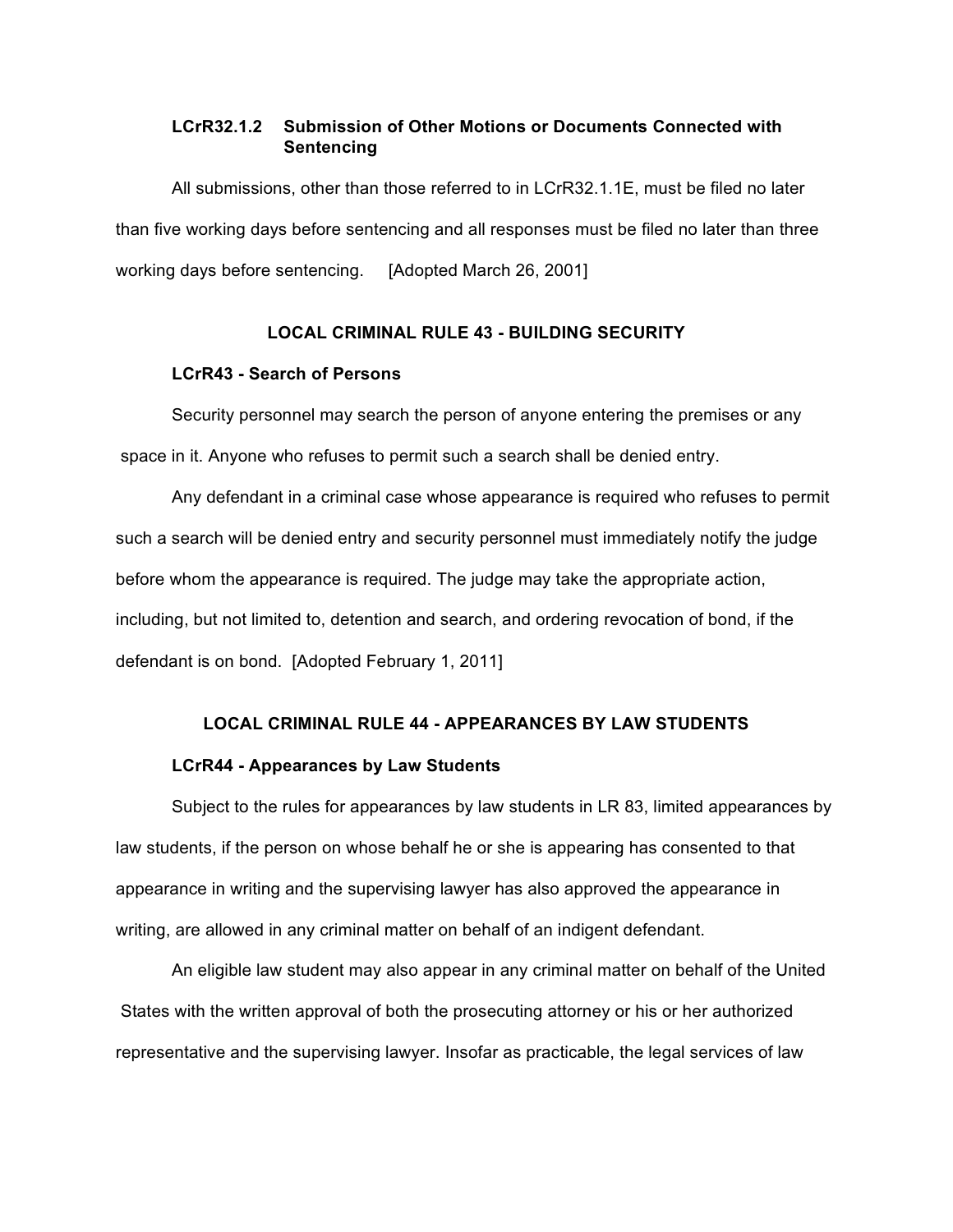students in criminal practice shall be divided equally between prosecution and defense. [Adopted February 1, 2011]

### **LOCAL CRIMINAL RULE 46 - RELEASE FROM CUSTODY**

# **LCrR46.1 Appearance Bonds in Criminal Cases**

A person charged with a criminal offense in which a secured bond has been required may, at the discretion of the court, be permitted to furnish in lieu of cash a government obligation or a corporation as described in LR65.1.1, or a secured interest in real estate which shall be referred to as a "property bond."

A. To qualify as adequate security, the real property must have an equity value,

after deducting the outstanding balance of any existing lien or encumbrance, of an amount not less than the principal amount of the bail set.

- B. The title owner of the property shall furnish a collateral mortgage on the property in favor of the United States of America and shall deliver to the court a collateral mortgage note in pledge as security for the bond.
	- 1. Prior to release of the person charged, the mortgage shall be recorded in the official records of the place wherein the property is situated and a certificate shall be furnished by the official authorized to enter the mortgage upon the public records showing the date, time and place of inscription and any prior recorded lien or encumbrance.
	- 2. The property owner shall be required to give proof of ownership and furnish a certificate from any prior lien-holder stating the balance then due on any such liens and whether payment is current.
	- 3. The equity value may be determined by the testimony of an expert appraiser or by such other proof as the court may require.

# **LOCAL CRIMINAL RULE 53 - REGULATION OF CONDUCT IN THE COURTROOM**

**LCrR53.1 Dissemination of Information Concerning Pending or Imminent Criminal Litigation by Lawyer Prohibited**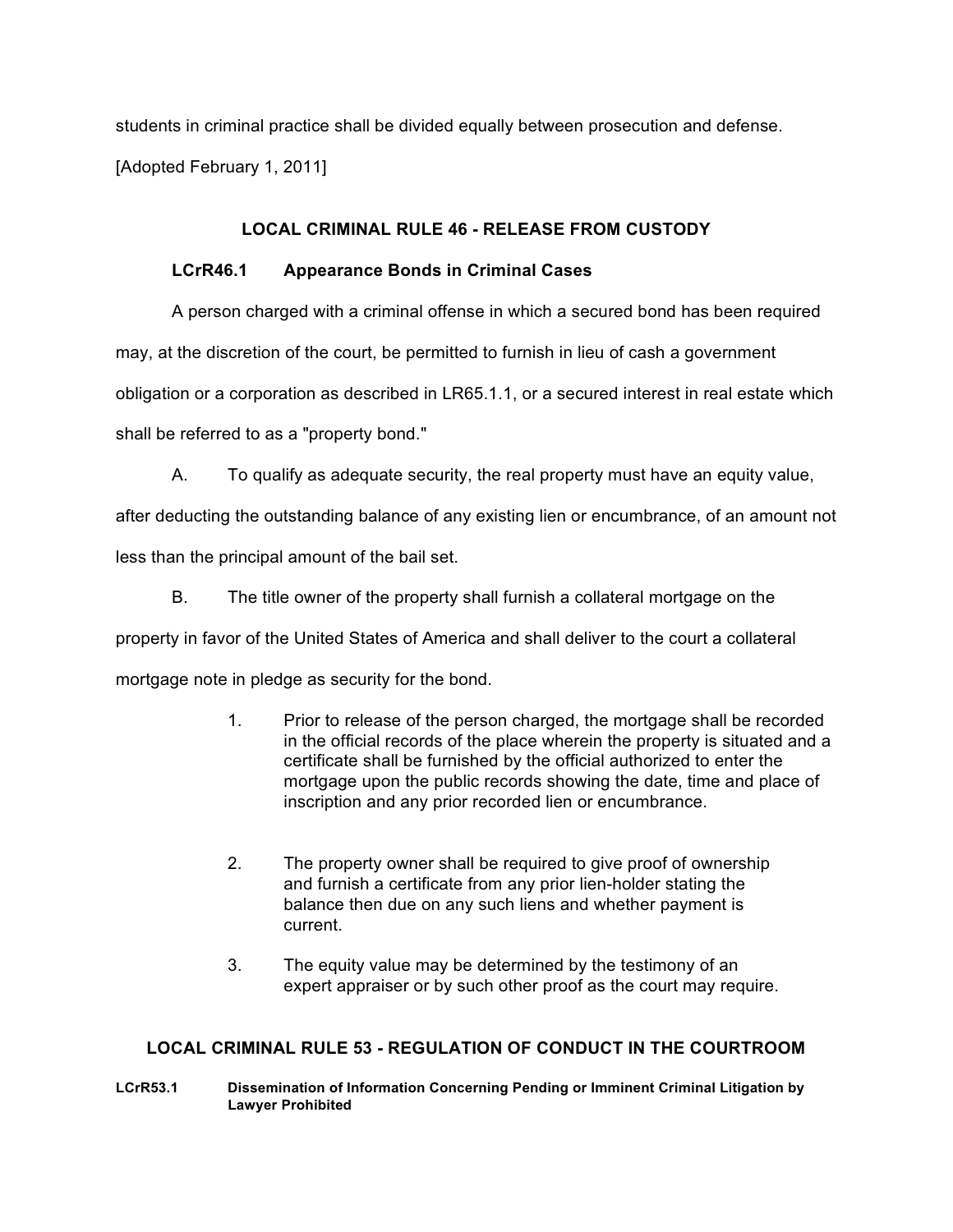| <b>LCrR53.2</b>  | <b>Pending Investigations</b>                                     |
|------------------|-------------------------------------------------------------------|
| <b>LCrR53.3</b>  | <b>Extrajudicial Statements Concerning Specific Matters</b>       |
| <b>LCrR53.4</b>  | <b>Disclosures Authorized</b>                                     |
| <b>LCrR53.5</b>  | <b>Extrajudicial Statements During Trial</b>                      |
| <b>LCrR53.6</b>  | <b>Extrajudicial Statements After Trial and Prior to Sentence</b> |
| <b>LCrR53.7</b>  | <b>Matters Not Precluded</b>                                      |
| <b>LCrR53.8</b>  | <b>Disclosure of Information by Courthouse Personnel</b>          |
| <b>LCrR53.9</b>  | <b>Special Orders</b>                                             |
| <b>LCrR53.10</b> | <b>Subjects of Special Order</b>                                  |

# **LCrR53.1 Dissemination of Information Concerning Pending or Imminent Criminal Litigation by Lawyer Prohibited**

It is the duty of the lawyer not to release or authorize the release of information or opinion for dissemination by any means of public communication, in connection with pending or imminent criminal litigation with which he or she is associated, if there is a reasonable likelihood that such dissemination will interfere with a fair trial or otherwise prejudice the due administration of justice.

# **LCrR53.2 Pending Investigations**

When there is a grand jury or other pending investigation of any criminal matter, a lawyer participating in the investigation shall refrain from making any extrajudicial statement, for dissemination by any means of public communication, that goes beyond the public record or that is not necessary to inform the public that the investigation is under way, to describe the general scope of the investigation, to obtain assistance in the apprehension of a suspect, or to warn the public of any dangers, or otherwise to aid in the investigation.

#### **LCrR53.3 Extrajudicial Statements Concerning Specific Matters**

From the time of arrest, issuance of an arrest warrant or the filing of a complaint, information, or indictment in any criminal matter until the commencement of trial or disposition without trial, a lawyer associated with the prosecution or defense shall not release or authorize the release of any extrajudicial statement for dissemination by means of public communication relating to that matter and concerning: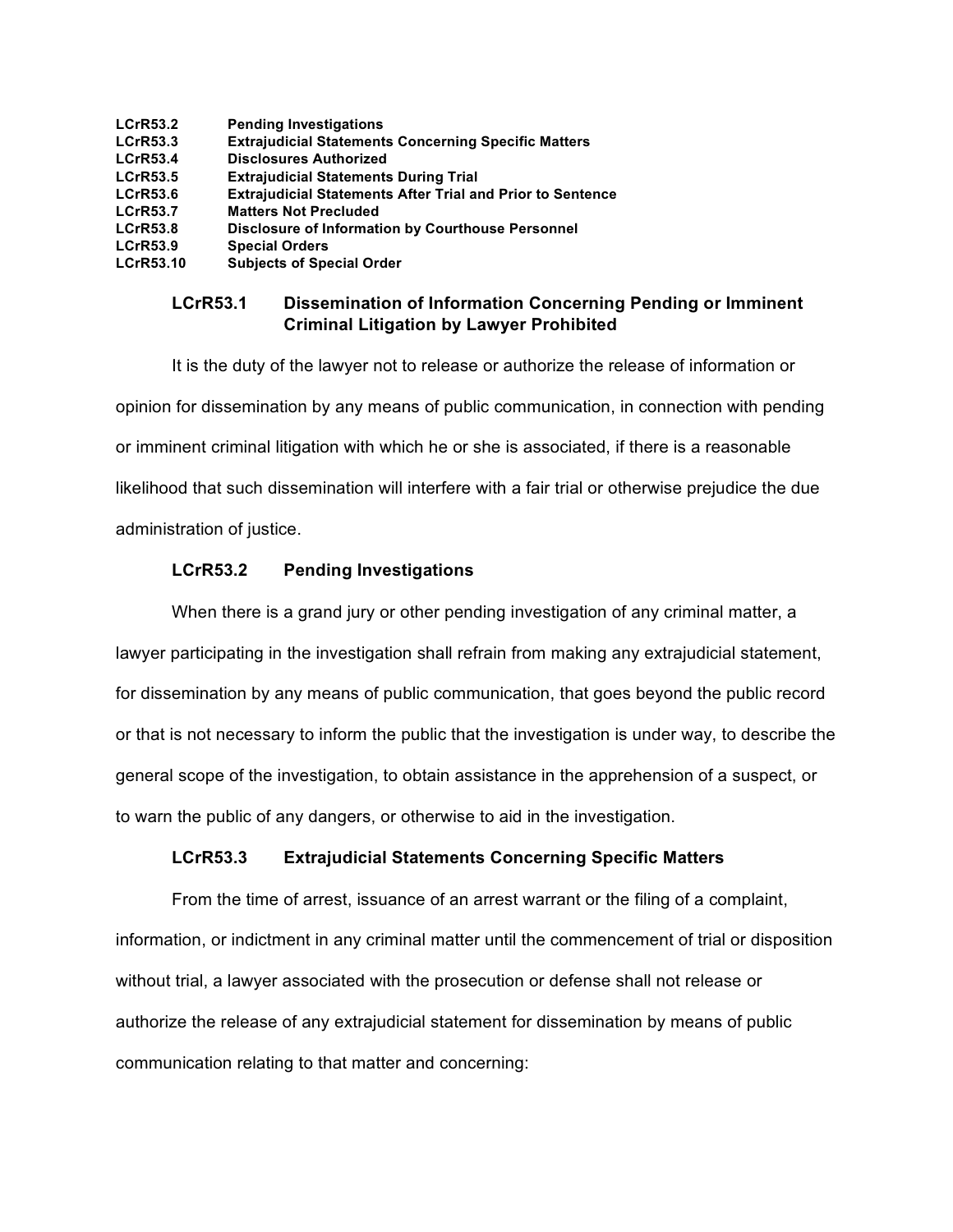- A. The prior criminal record (including arrests, indictments, or other charges of crime), or the character or reputation of the accused, except that the lawyer may make a factual statement of the accused's name, age, residence, occupation, and family status; and, if the accused has not been apprehended, a lawyer associated with the prosecution may release information necessary to aid in the accused's apprehension or to warn the public of any dangers he or she may present;
- B. The existence or contents of any confession, admission, or statement given by the accused, or the refusal or failure of the accused to make any statement;
- C. The performance of any examinations or tests or the accused's refusal or failure to submit to an examination or test;
- D. The identity, testimony, or credibility of prospective witnesses, except that the lawyer may announce the identity of the victim if the announcement is not otherwise prohibited by law;
- E. The possibility of a plea of guilty to the offense charged or a lesser offense;
- F. Any opinion as to the accused's guilt or innocence or as to the merits of the case or the evidence in the case.

Upon the showing of good cause by any party, the application of this Rule may be

changed or modified to any extent by the court.

#### **LCrR53.4 Disclosures Authorized**

The foregoing shall not be construed to preclude the lawyer during this period, in the proper discharge of his/her official or professional obligations, from announcing the fact and circumstances of arrest (including the time and place of arrest, resistance, pursuit, and use of weapons), and the identity of the investigating and arresting officer or agency, and the length of the investigation; from making an announcement, at the time of seizure of any physical evidence other than a confession, admission or statement, which is limited to a description of the evidence seized; from disclosing the nature, substance, or text of the charge, including a brief description of the offense charged; from quoting or referring without comment to public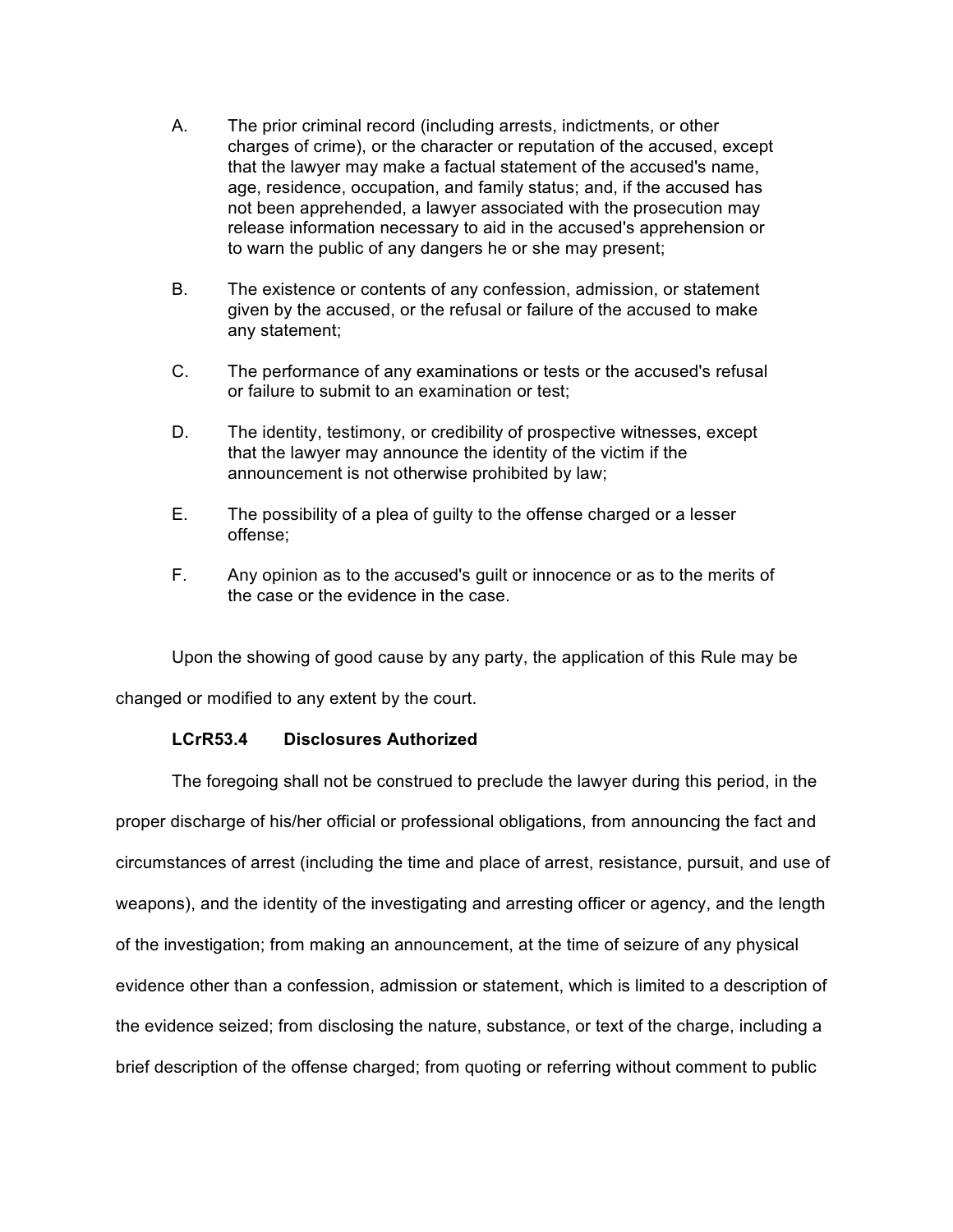records of the court in the case; from announcing the scheduling or result of any stage in the judicial process; from requesting assistance in obtaining evidence; or from announcing without further comment that the accused denies the charges made against him or her.

#### **LCrR53.5 Extrajudicial Statements During Trial**

During the trial of any criminal matter, including the period of selection of the jury, no lawyer associated with the prosecution or defense shall give or authorize any extrajudicial statement or interview, relating to the trial or the parties or issues in the trial, for dissemination by any means of public communication, except that the lawyer may quote from or refer without comment to public records of the court in the case.

#### **LCrR53.6 Extrajudicial Statements After Trial and Prior to Sentence**

After the completion of a trial or disposition without trial of any criminal matter, and prior to the imposition of sentence, a lawyer associated with the prosecution or defense shall refrain from making or authorizing any extrajudicial statement for dissemination by any means of public communication if there is a reasonable likelihood that such dissemination will affect the imposition of sentence.

#### **LCrR53.7 Matters Not Precluded**

Nothing in these rules is intended to preclude the formulation or application of more restrictive rules relating to the release of information about juvenile or other offenders, to preclude the holding of hearings or the lawful issuance of reports by legislative, administrative, or investigative bodies, or to preclude any lawyer from replying to charges of misconduct that are publicly made against him or her.

#### **LCrR53.8 Disclosure of Information by Courthouse Personnel**

All courthouse personnel, including marshals, deputy marshals, guards, court clerks, deputy clerks, law clerks, secretaries, bailiffs and court reporters, shall under no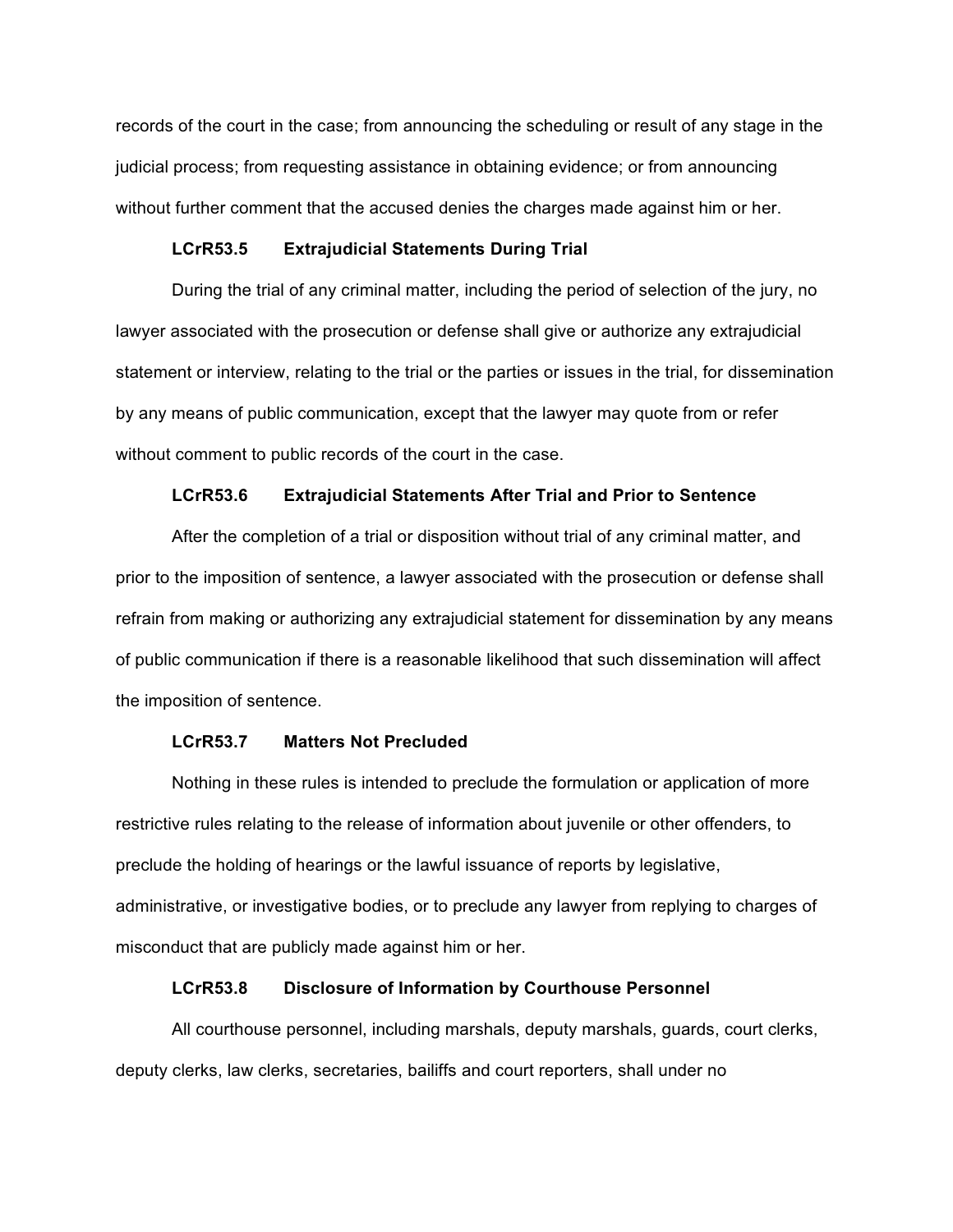circumstances disclose to any person, without express authorization by the court, information relating to a pending criminal case or grand jury matter that is not part of the public records of the court. This rule specifically forbids the divulgence of information concerning arguments and hearings held in chambers or otherwise outside the presence of the public.

# **LCrR53.9 Special Orders**

In a widely publicized or sensational case, the court, on motion of either party or on its

own motion, may issue a special order governing such matters as extrajudicial statements by

parties and witnesses likely to interfere with the rights of the accused to a fair trial by an

impartial jury, the seating and conduct in the courtroom of spectators and news-media

representatives, the management and the sequestration of jurors and witnesses and any

other matters that the court may deem appropriate for inclusion in such an order.

# **LCrR53.10 Subjects of Special Order**

Such a special order may be addressed to some or all of the following subjects:

- A. A proscription of extrajudicial statements by participants in the trial, including lawyers, parties, witnesses, jurors, and court officials, that might divulge prejudicial matter not of public record in the case;
- B. Specific directives regarding the clearing of entrances to the hallways in the courthouse and respecting the management of the jury and witnesses during the course of the trial to avoid their mingling with or being in the proximity of reporters, photographers, parties, lawyers, and others, both in entering and leaving the courtroom and courthouse, and during recesses in the trial;
- C. A specific direction that the jurors refrain from reading, listening to, or watching news reports concerning the case, and that they similarly refrain from discussing the case with anyone, or with one another, during the trial and from communicating with others in any manner during their deliberations;
- D. Sequestration of the jury on motion of either party or of the court without disclosure of the identity of the movant;
- E. Direction that the names and addresses of jurors or prospective jurors not be publicly released except as required by statute, and that no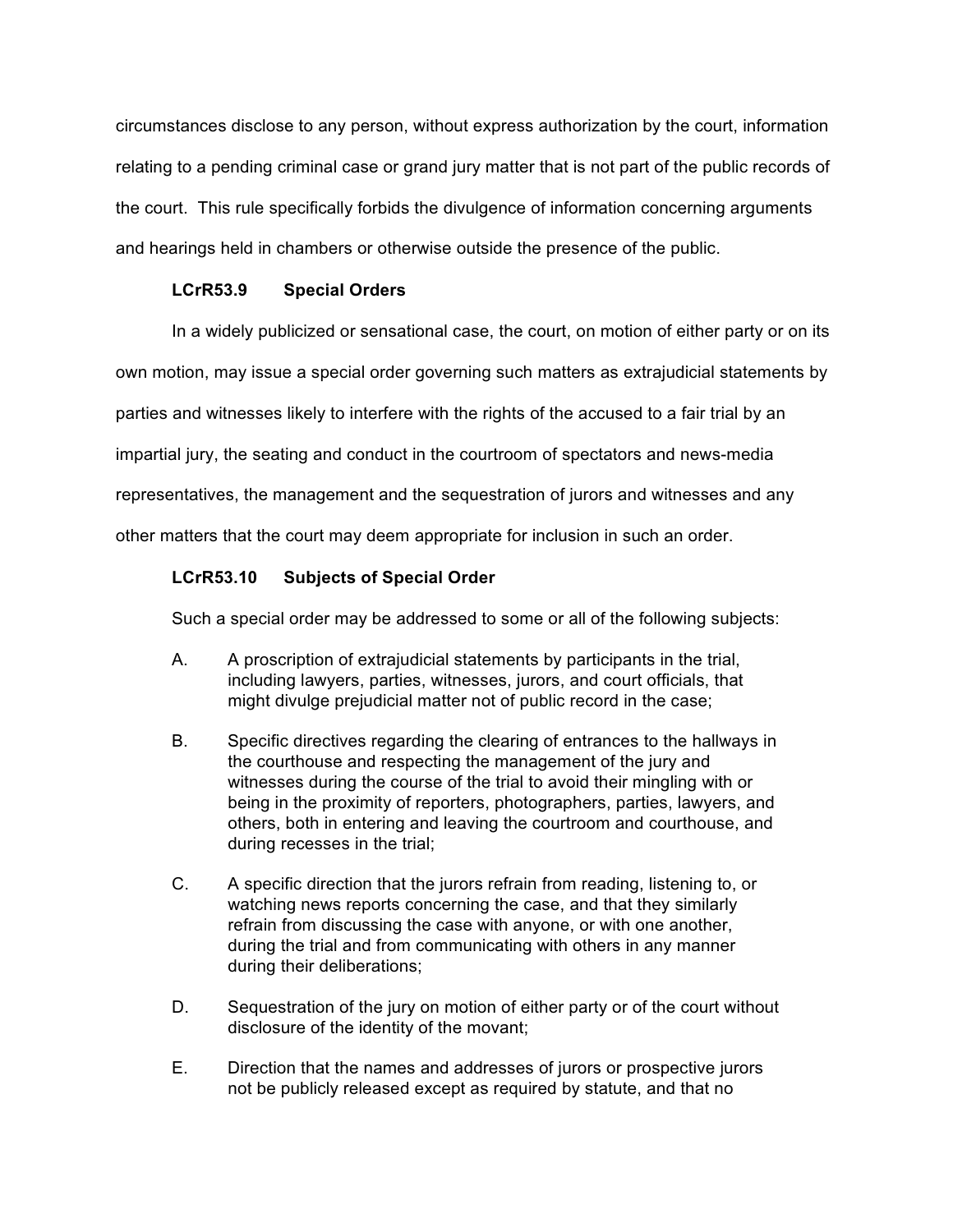photograph be taken or sketch made of any juror within the environs of the court;

- F. Insulation of witnesses from news interviews during the trial period;
- G. Specific provisions regarding the seating of spectators and representatives of news-media, including:
	- 1. An order that no member of the public or news-media representative be at any time permitted within the bar railing;
	- 2. The allocation of seats to news-media representatives in cases where there is an excess of requests over the number of seats available, taking into account any pooling arrangement that may have been agreed to among the news-media representatives.

# **LOCAL CRIMINAL RULE 58 - PROCEDURE FOR MISDEMEANORS AND OTHER PETTY OFFENSES**

**LCrR58.1 Trial of Misdemeanors LCrR58.2 Jurisdiction LCrR58.3 Central Violations Bureau**

#### **LCrR58.1 Trial of Misdemeanors**

As provided in Rule 58 of the Federal Rules of Criminal Procedure, a trial of a

misdemeanor may proceed on an indictment, information, or complaint or, if it be a petty

offense, on a citation or violation notice.

#### **LCrR58.2 Jurisdiction**

A. As authorized by subsection (d) of Rule 58 of the Federal Rules of Criminal

Procedure, the offenses named in the schedule of offenses designated by the court and posted in the office of the clerk may be disposed of by payment of the fixed sum provided in the schedule in lieu of personal appearance before a magistrate judge. The proceeding shall be terminated on receipt by the clerk of payment.